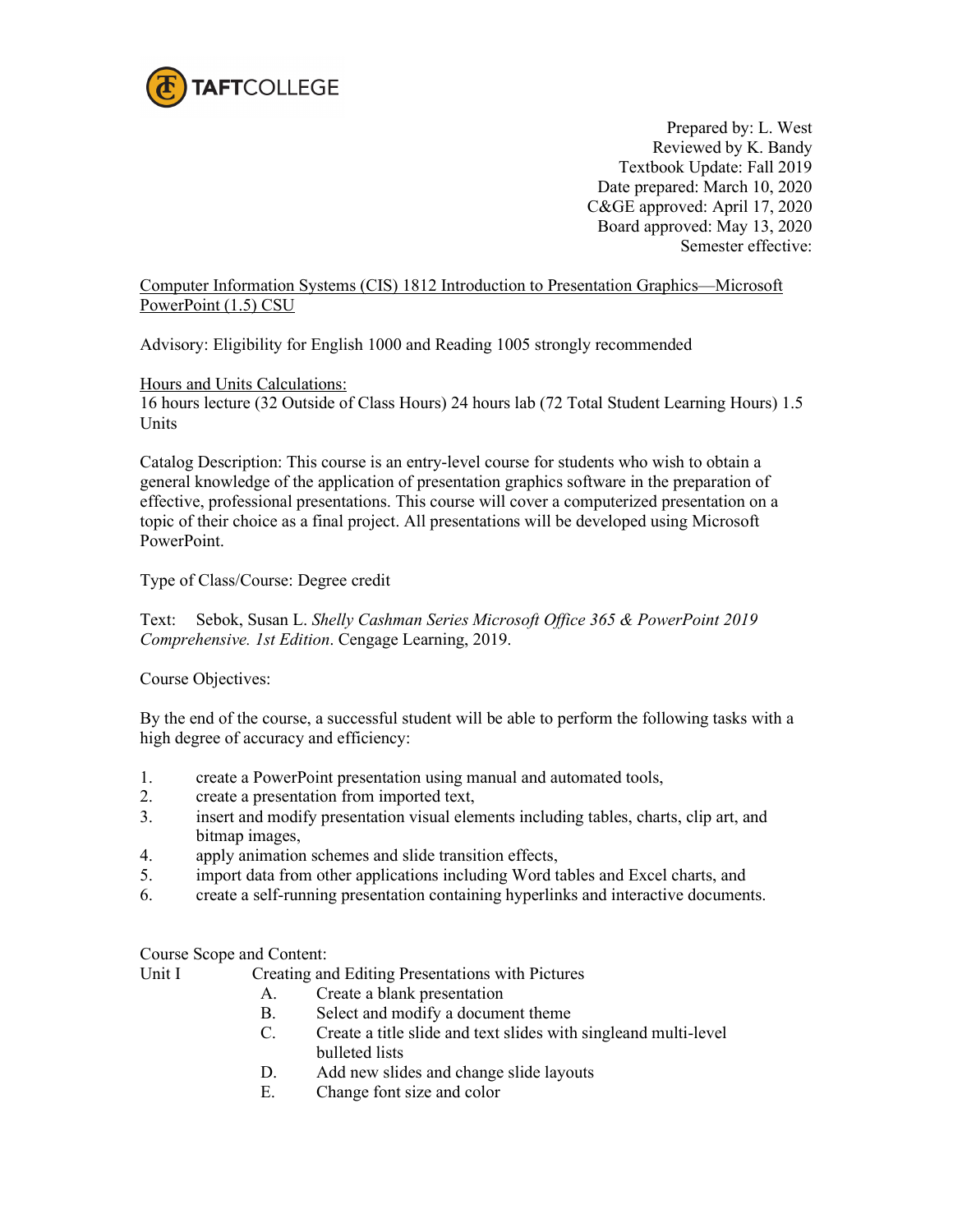

- F. Bold, italicize, and underline text
- G. Insert pictures into slides
- H. Move and size pictures
- I. Arrange slides
- J. Change theme colors
- K. Check spelling
- L. Review a presentation in different views
- M. Enter slide notes
- N. Save a presentation
- O. Print a presentation

# Unit II Enhancing Presentations with Shapes and SmartArt

- A. Download an online theme
- B. Insert a symbol
- C. Insert a hyperlink
- D. Convert text to SmartArt
- E. Insert and resize shapes
- F. Apply effects to shapes
- G. Add text to shapes
- H. Apply shape styles
- I. Insert a picture as a shape style
- J. Move an object using grids, guides, and the ruler
- K. Merge shapes
- L. Add a footer
- M. Add slide transitions and change effect options

Unit III Inserting WordArt, Charts, and Tables

- A. Insert a chart and enter data
- B. Change a chart style
- C. Insert a table and enter data
- D. Apply a table style
- E. Insert a text box
- F. Change text box defaults and apply reset effects
- G. Reuse slides from another presentation
- H. Insert a picture without using a content placeholder
- I. Crop a picture
- J. Change a picture color tone and softness
- K. Convert text to WordArt
- L. Change WordArt style fill, and outline
- M. Animate text and change options
- N. Insert video

## Unit IV Customizing Slide Masters and Presentations

- A. Apply slide and font themes to a slide master<br>B. Change a slide master background
- Change a slide master background
- C. Add a background style and graphic to a slide master
- D. Add and format a placeholder into a slide layout
- E. Change the theme variant
- F. Change the slide background to a pattern, texture, or gradient fill
- G. Inspect and protect a presentation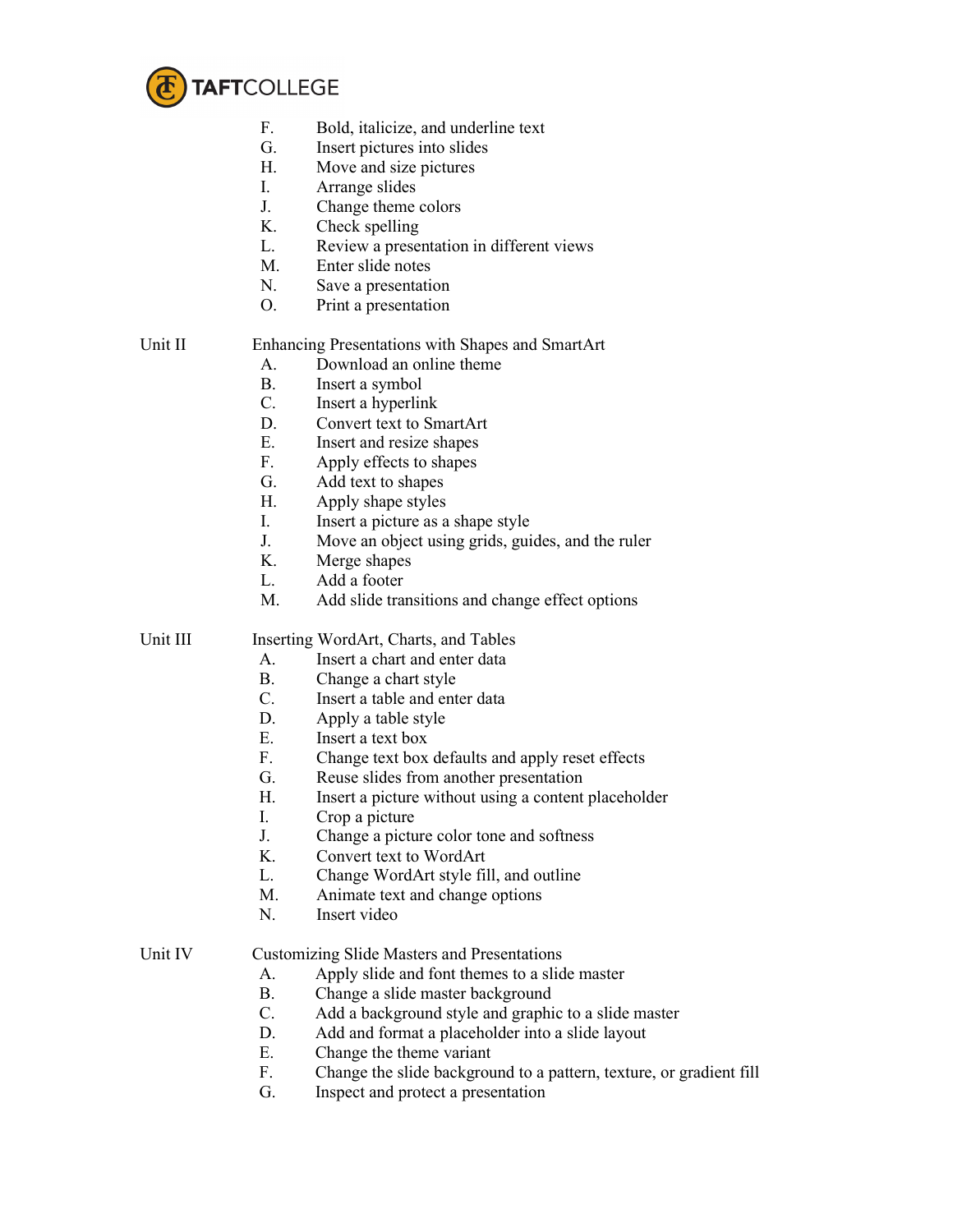

- H. Highlight text and use a pen and pointer during a slide show
- I. Rehearse slide timings

Unit V Collaborating and Adding Animation

- A. Combine (merge) PowerPoint presentations
- B. Accept and reject a reviewer's proposed changes<br>C. Delete, reply to, and insert comments
- Delete, reply to, and insert comments
- D. Change line and paragraph spacing
- E. Apply picture and artistic effects
- F. Change bullets to pictures and symbols and add effects
- G. Animate slide content
- H. Use the Animation Painter and Format Painter
- I. Add motion paths for animations
- J. Control animation timing
- K. Create and manage sections
- L. Insert zoom links

Unit VI Formatting Tables and Charts

- A. Insert slides from an outline
- 
- B. Embed and edit a file<br>C. Insert an object from Insert an object from a file.
- D. Draw and format a table
- E. Resize, split, and distribute table columns and rows
- F. Insert and edit a linked Excel worksheet
- G. Switch chart rows and columns
- H. Change a chart type and layout
- I. Apply effects to chart elements
- J. Edit chart data
- K. Add a link to a file
- L. Navigate between slides in Reading and Outline views

# Unit VII Adding Media and Enhancing SmartArt

- A. Insert and edit an audio clip
- B. Insert an edit a video clip
- C. Insert a SmartArt graphic
- D. Add pictures into a SmartArt Shape
- E. Change the SmartArt color
- F. Move SmartArt shapes up and down
- G. Promote and demote SmartArt shapes
- H. Remove a picture background
- I. Change picture brightness, contrast, and color saturation
- J. Insert a hyperlink and action button
- K. Save a presentation as a PDF

Course Scope and Content: (Laboratory)

- Unit I Creating and Editing Presentations with Pictures
	- A. Apply a document theme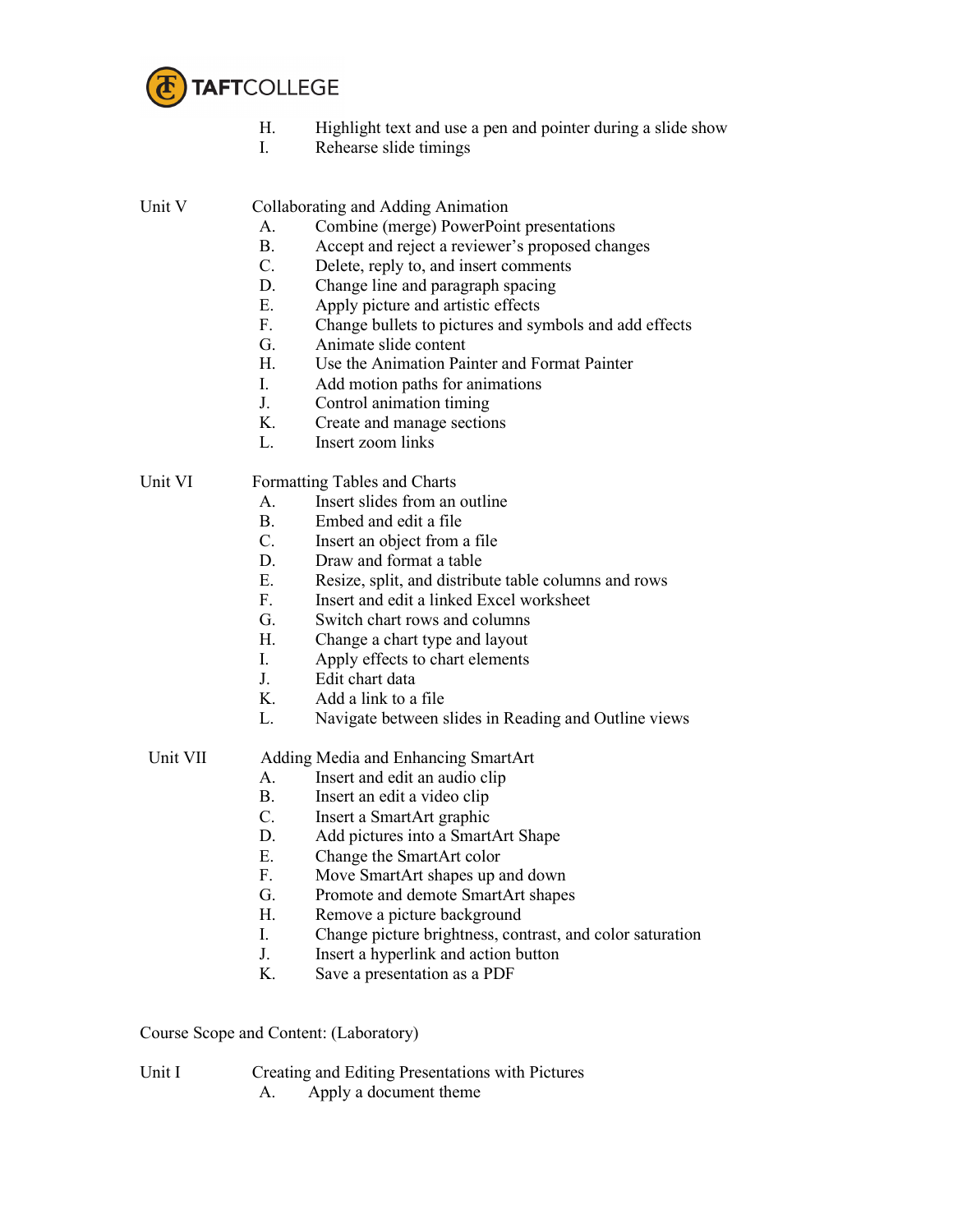

- B. Create a presentation with a title slide, bulleted lists, and closing slide C. Format slide text
- C. Format slide text<br>D. Arrange slides
- Arrange slides
- E. Change theme colors
- F. Enter slide notes
- G. Save a presentation

### Unit II Enhancing Presentations with Shapes and SmartArt

- A. Download an online theme
- B. Insert a symbol
- C. Insert a hyperlink
- D. Convert text to SmartArt
- E. Insert and enhance shapes
- F. Move objects on slides using grids, guides, and the ruler
- G. Merge shapes
- H. Add a slide footer
- I. Add slide transitions and change effect options

### Unit III Inserting WordArt, Charts, and Tables

- A. Insert a chart and enter data
- B. Change a chart style
- C. Insert a table and enter data
- D. Apply a table style
- E. Insert a text box
- F. Change text box defaults
- G. Reuse slides from another presentation
- H. Insert a picture without using a content placeholder
- I. Crop a picture
- J. Chane a picture color tone and softness
- K. Convert text to WordArt
- L. Format WordArt
- M. Animate text and change options
- N. Insert video

Unit IV Customizing Slide Masters and Presentations

- A. Apply slide and font themes to a slide master
- B. Change a slide master background
- C. Add and format a placeholder into a slide layout
- D. Change the theme variant
- E. Highlight text and use a pen and pointer during a slide show
- F. Rehearse slide timings

## Unit V Collaborating and Adding Animation

- A. Combine PowerPoint presentations
- B. Use and manage slide comments
- C. Change line and paragraph spacing
- D. Apply picture and artistic effects
- E. Change bullets to pictures and symbols and add effects
- F. Animate slide content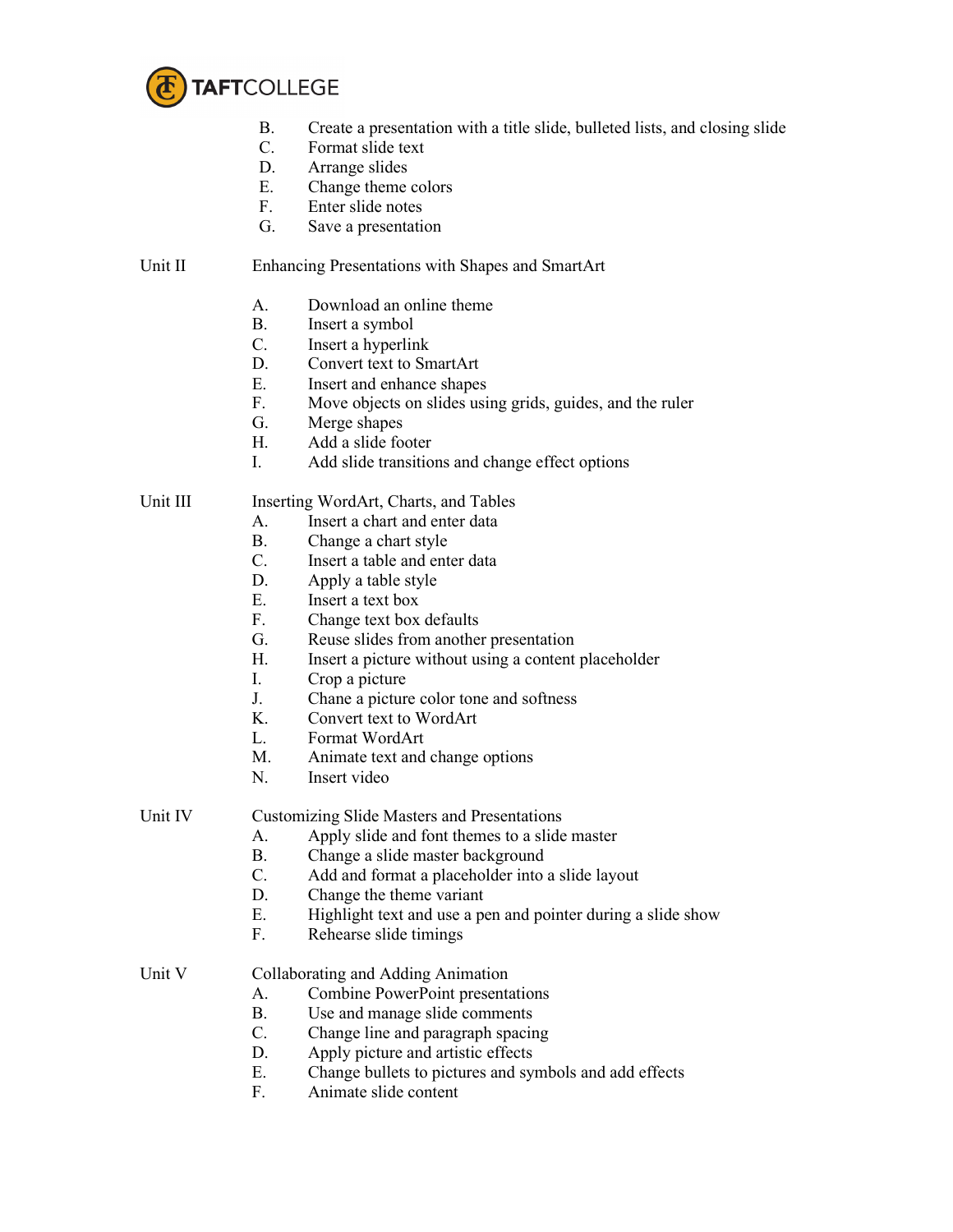

- G. Use the Animation Painter and Format Painter
- H. Add animation motion paths
- I. Control animation timing
- J. Create and manage sections
- K. Insert Zoom links

### Unit VI Formatting Tables and Charts

- A. Insert slides from an outline
- B. Embed and edit a file
- C. Insert an object from a file
- D. Draw and format a table
- E. Resize, split and distribute table columns and rows
- F. Insert and edit a linked Excel worksheet
- G. Switch chart rows and columns
- H. Change a chart type and layout
- I. Add a link to a file

Unit VII Adding Media and Enhancing SmartArt

- A. Insert and edit an audio clip
- B. Insert and edit a video clip
- C. Insert a SmartArt graphic
- D. Add pictures into a SmartArt shape
- E. Change the SmartArt color
- F. Move SmartArt shapes
- G. Remove a picture background
- H. Change picture brightness, contrast, and color saturation
- I. Insert a hyperlink and action button
- J. Save a presentation as a PDF

Learning Activities Required Outside of Class:

The students in this class will spend a minimum of 2 hours per week outside of the regular class time doing the following

- 1. completing assigned reading in the textbook and online course materials,
- 2. completing lab activities,
- 3. answering assigned questions, and
- 4. participating in discussion activities.

Methods of Instruction:

- 1. Lecture, demonstration, class discussion, and problem solving.
- 2. Assigned reading from the textbook and online course materials.
- 3. Assigned hands-on lab activities.
- 4. Assigned independent final project.

Methods of Evaluation:

1. Computational or non-computational problem-solving demonstrations, including: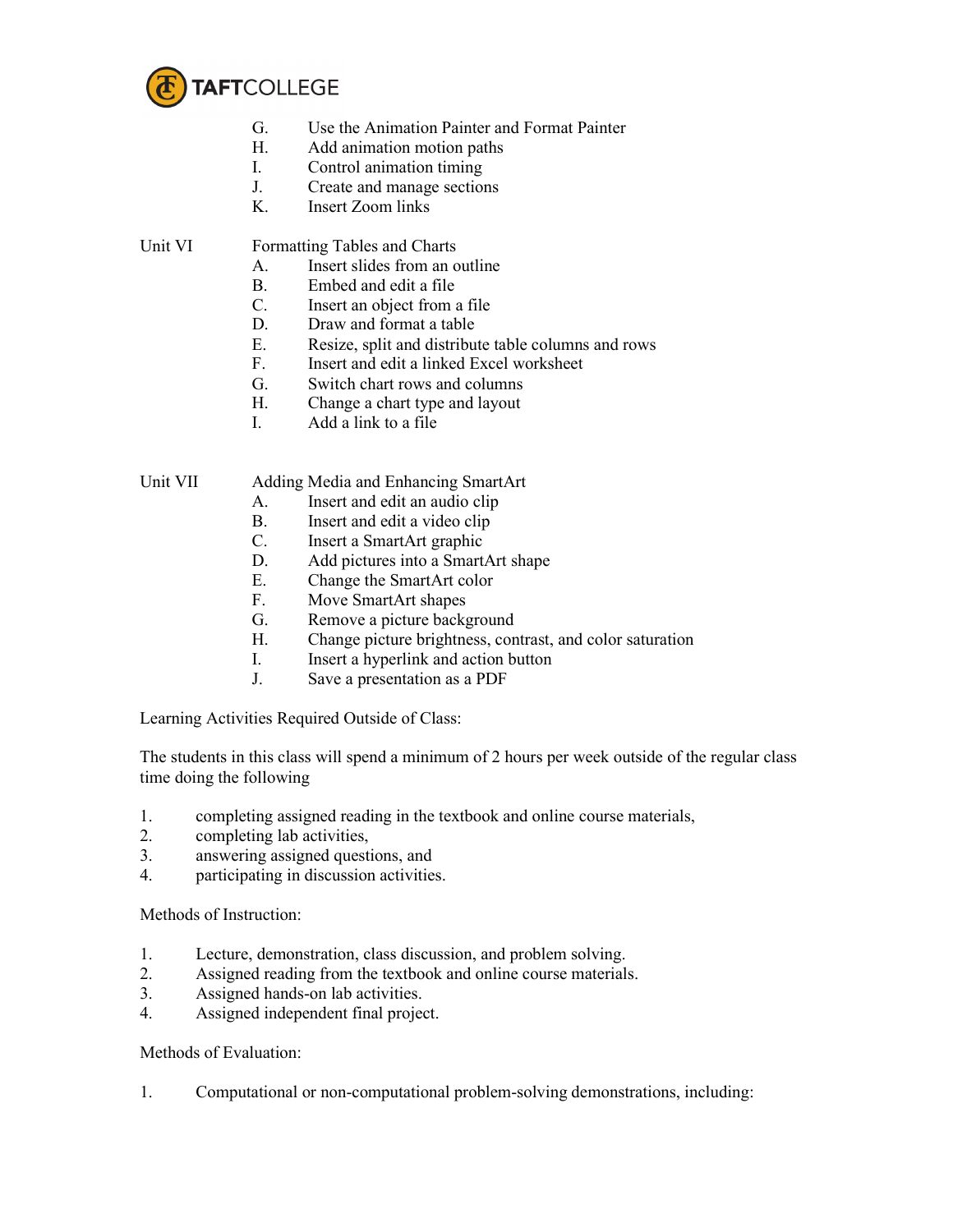

- a. Demonstrated ability to use Microsoft PowerPoint through satisfactory completion of lab activities
- 2. Other examinations, including:
	- b. Demonstrated ability to use software tools
- 3. Evaluation of discussion activities.

Supplemental Data:

| TOP Code:                       | 0514.00: Office Technology/Office Computer<br>Applications           |  |
|---------------------------------|----------------------------------------------------------------------|--|
| <b>SAM Priority Code:</b>       | C: Clearly Occupational                                              |  |
| <b>Distance Education:</b>      | Online; Offline                                                      |  |
| Funding Agency:                 | Y: Not Applicable(funds not used)                                    |  |
| Program Status:                 | 1: Program Applicable                                                |  |
| Noncredit Category:             | Y: Not Applicable, Credit Course                                     |  |
| <b>Special Class Status:</b>    | N: Course is not a special class                                     |  |
| Basic Skills Status:            | N: Course is not a basic skills course                               |  |
| Prior to College Level:         | Y: Not applicable                                                    |  |
| Cooperative Work Experience:    | N: Is not part of a cooperative work experience education<br>program |  |
| Eligible for Credit by Exam:    | E: Credit By Exam                                                    |  |
| Eligible for Pass/No Pass:      | C: Pass/No Pass                                                      |  |
| Taft College General Education: | <b>NONE</b>                                                          |  |